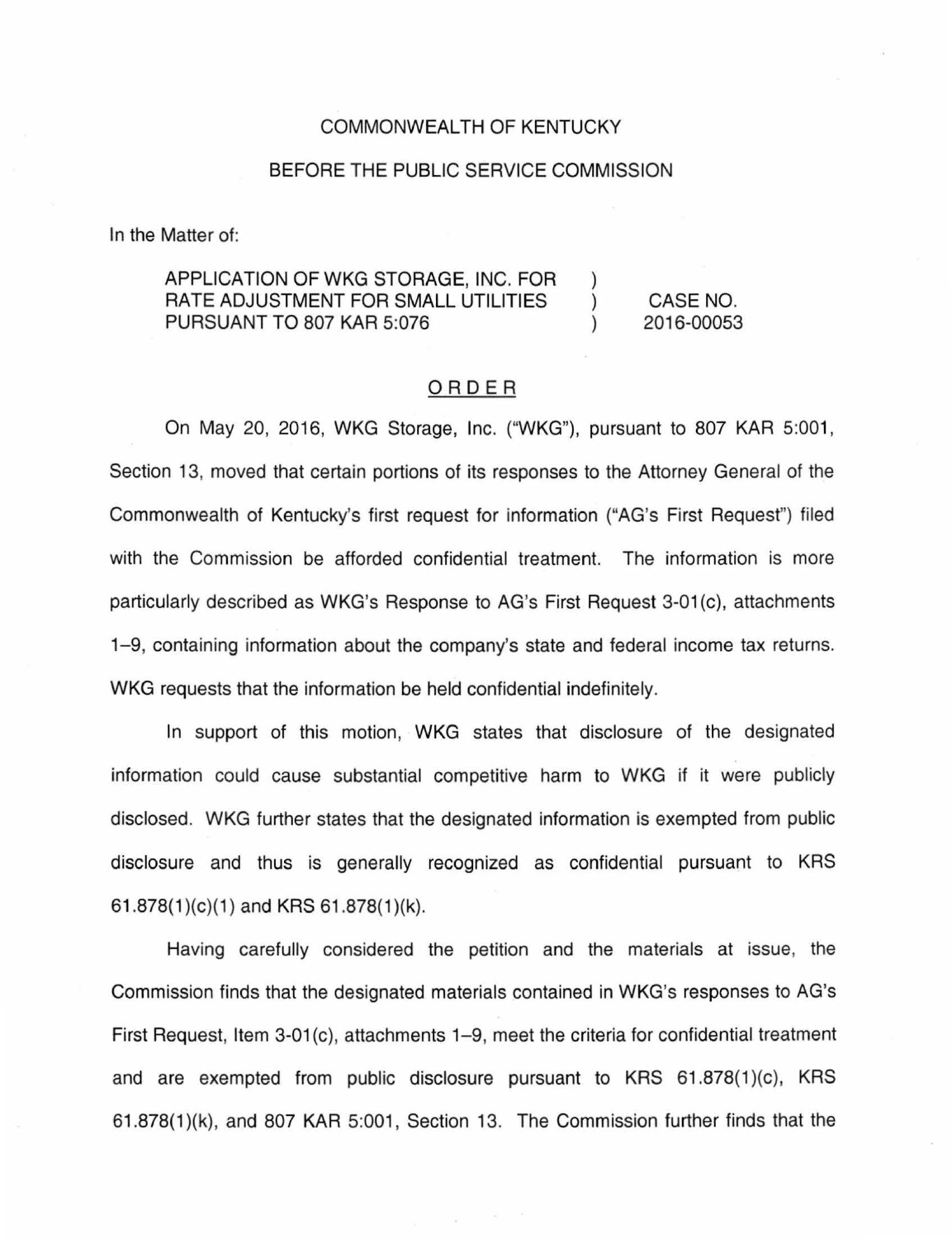designated information should not be placed in the public record or made available for public inspection indefinitely, or until further Orders of this Commission.

IT IS THEREFORE ORDERED that:

1. WKG's motion for confidential protection is hereby granted.

2. WKG's responses to AG's First Request, Item 3-01(c), attachments 1-9, shall not be placed in the public record or made available for public inspection indefinitely, or until further Orders of this Commission.

3. Use of the materials in question in any Commission proceeding shall be in compliance with 807 KAR 5:001, Section 13(9).

4. WKG shall inform the Commission if the materials in question become publicly available or no longer qualify for confidential treatment.

5. If a non-party to this proceeding requests to inspect materials granted confidential treatment by this Order and the period during which the materials have been granted confidential treatment has not run, then WKG shall have 20 days from receipt of written notice of the request to demonstrate that the materials still fall within the exclusions from disclosure requirements established in KRS 61 .878. If WKG is unable to make such demonstration, the requested materials shall be made available for inspection. Otherwise, the Commission shall deny the request for inspection.

6. The Commission shall not make the requested materials available for inspection for 20 days following an Order finding that the materials no longer qualify for confidential treatment in order to allow WKG to seek a remedy afforded by law.

-2- Case No. 2016-00053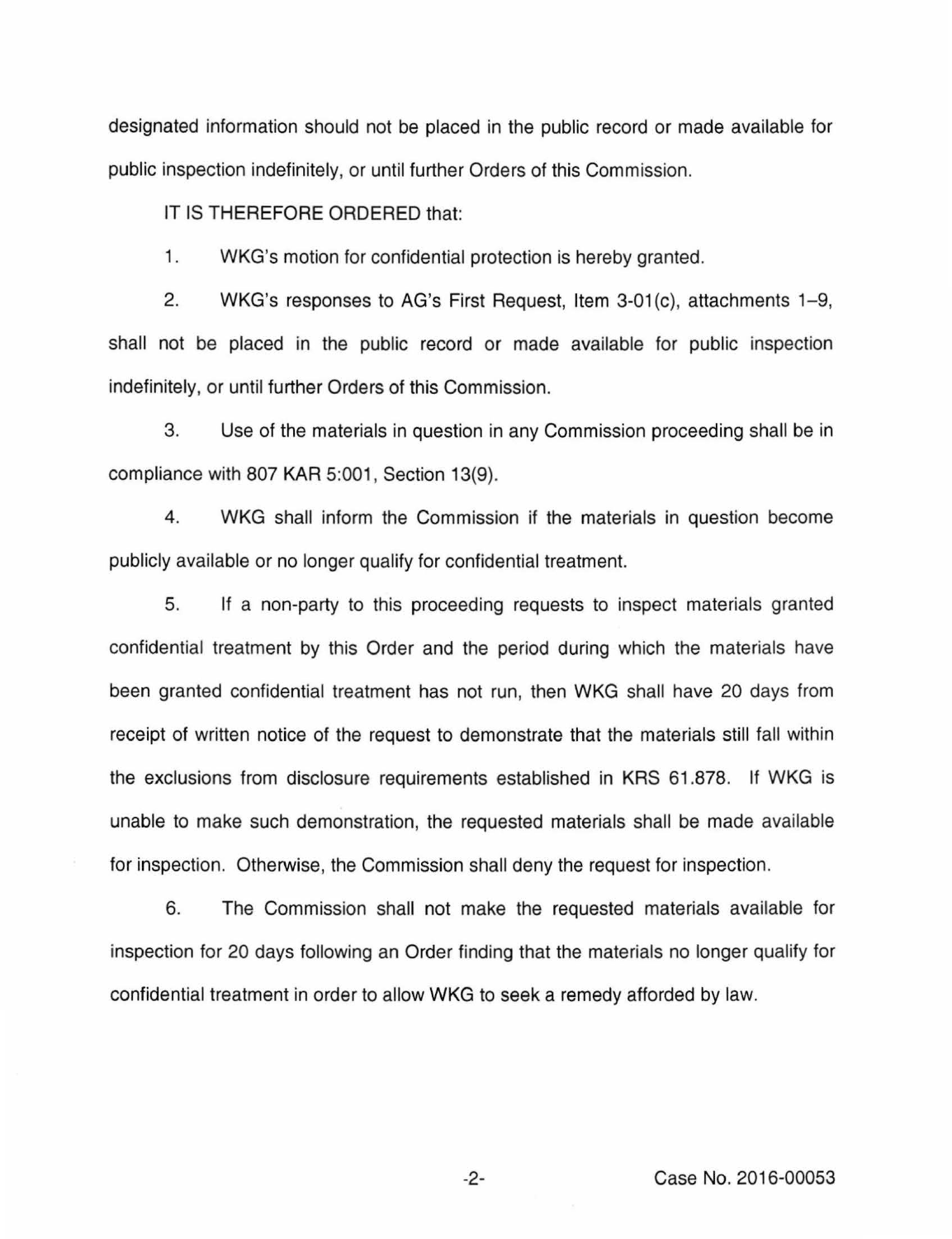By the Commission



ATTEST:

athers **Executive Director** 

Case No. 2016-00053